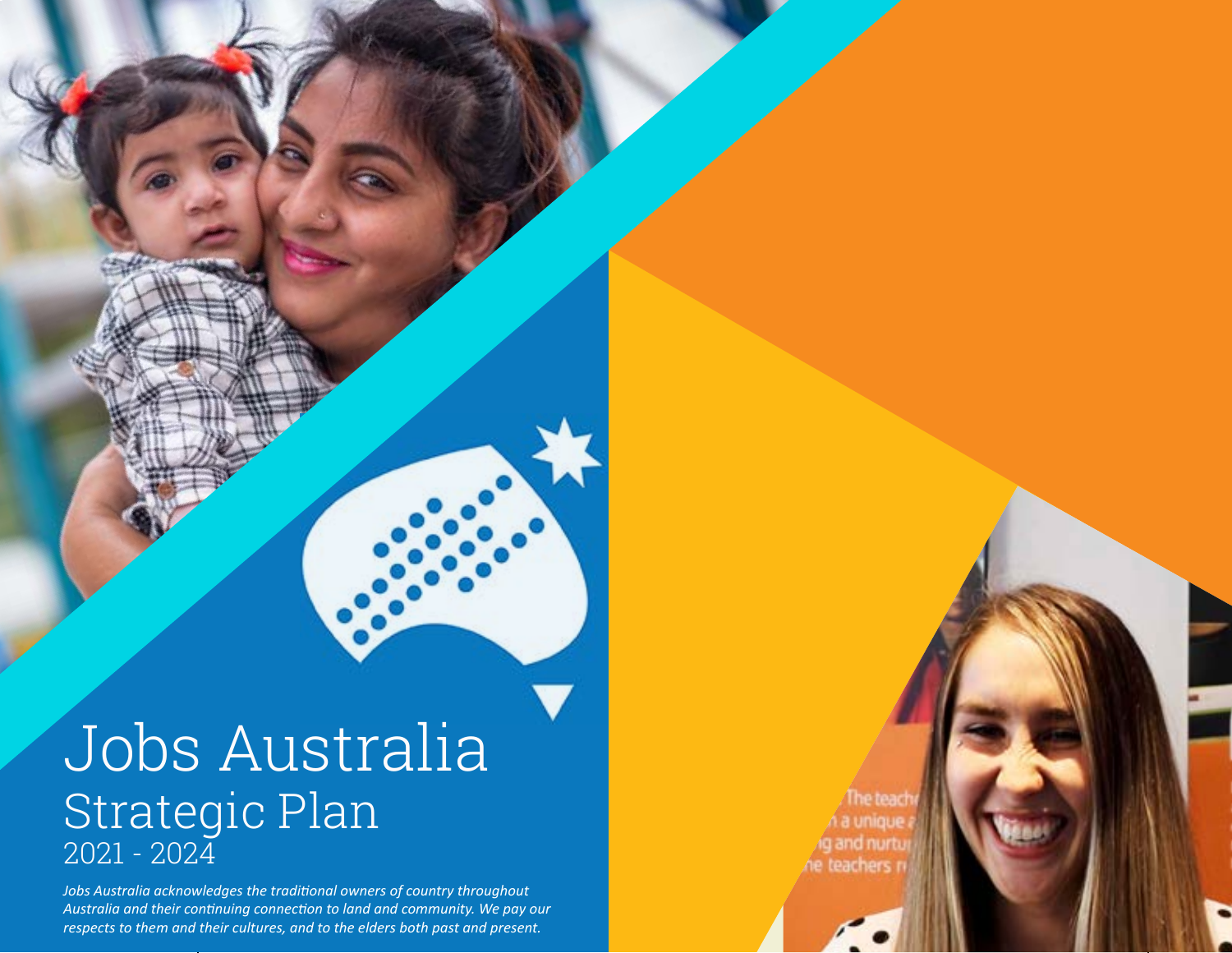# **Message from the Jobs Australia Chairperson, Melissa Perry**

Jobs Australia is a national organisation, supporting the largest network of not for profit Members who provide diverse employment services and pathways, education, training and skills development, and community and social services.

On behalf of the Board, I am pleased to present Jobs Australia's 2021- 2024 Strategic Plan.

This Strategic Plan outlines our vision of a connected, influential and informed membership dedicated to reducing social disadvantage in our community. It has been developed through a collaborative process involving our Members, Board, Executive Team and Staff. We are very grateful for their contribution.

This Strategic Plan signals our clear intent to amplify the diverse experiences of our Members through representation and advocacy. We will continue to expand the range of membership services and products ensuring they are relevant and contemporary, and we will continue to listen and learn from our Members, our workforce and key stakeholders.

Our strategic objectives align with our values and provides us with a guide for the next three years. I encourage you to read the Strategic Plan and hold us accountable to our aspirations.

We look forward to our continued journey in providing economic and social inclusion through employment and employment pathways.



Melissa Perry *Chairperson*  Jobs Australia

# **We are Jobs Australia**

#### **Purpose**

We represent our Members and enhance their capacity to deliver services that improve the lives of their clients.

#### **Scope**

Jobs Australia's not for profit Members provide diverse employment services and pathways, education, training and skills development, and community and social services.

#### **Vision**

A connected, influential and informed membership reducing social disadvantage in our community.

#### **Our Values**

**Integrity -** We are courageous, open, honest and fair

**Respect -** We recognise all individuals and value their contributions

**Engagement -** We actively listen to, collaborate and connect with our Members and stakeholders

**Accountable -** We deliver better outcomes to our Members by being positive and displaying a "can do" attitude

**Diversity -** We welcome and understand the diversity of our Members, staff and stakeholders by creating an environment that is inclusive to all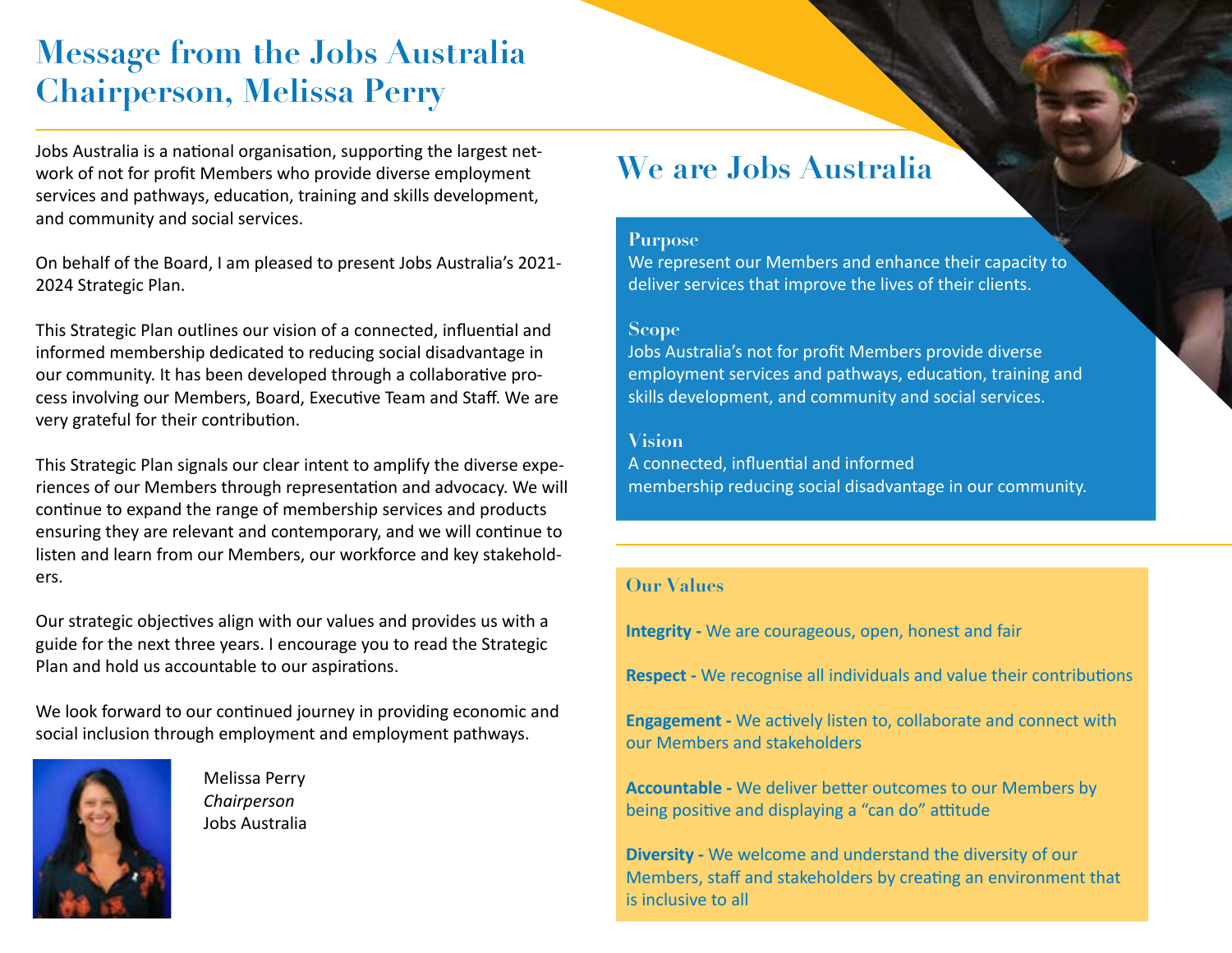# **Our Representation: Activate and amplify the voice of Members**

| <b>Key Measures</b>      | <b>Key Strategies</b>                                   |
|--------------------------|---------------------------------------------------------|
| Goverment representation | Influence Federal and State/Territory government policy |
|                          | development and reform                                  |
| Membership enagagements  | Collaborate with Members and key stakeholders to be     |
|                          | recognised as sector leaders                            |
| Brand experience         | Build brand awareness to increase Member connection,    |
|                          | affiliation and trust                                   |

### **Our Membership: Deliver services and products our Members value**

| <b>Key Measures</b>                   | <b>Key Strategies</b>                                       |
|---------------------------------------|-------------------------------------------------------------|
| Membership numbers by Member category | Retain existing Members and attract new Members through the |
|                                       | delivery of contemporary services and products              |
| Membership satisfaction               | Articulate and deliver against a strong Member value        |
|                                       | proposition                                                 |

## **Our People: Create a performance culture**

| <b>Key Measures</b> | <b>Key Strategies</b>                                    |
|---------------------|----------------------------------------------------------|
| Member centric      | Enhance our performance culture by increasing our Member |
|                     | centric focus                                            |
| People development  | Build the capability of our people                       |

### **Our Sustainability: Optimise Jobs Australia's business sustainability**

| <b>Key Measures</b>                     | <b>Key Strategies</b>                                       |
|-----------------------------------------|-------------------------------------------------------------|
| Profitability                           | Increase and sustain profitability                          |
| Financial performance                   | Deliver services and products to support a strong financial |
|                                         | position                                                    |
| Environmental and social responsibility | Commitment to reduce our environmental impact through       |
|                                         | socially responsible practices                              |